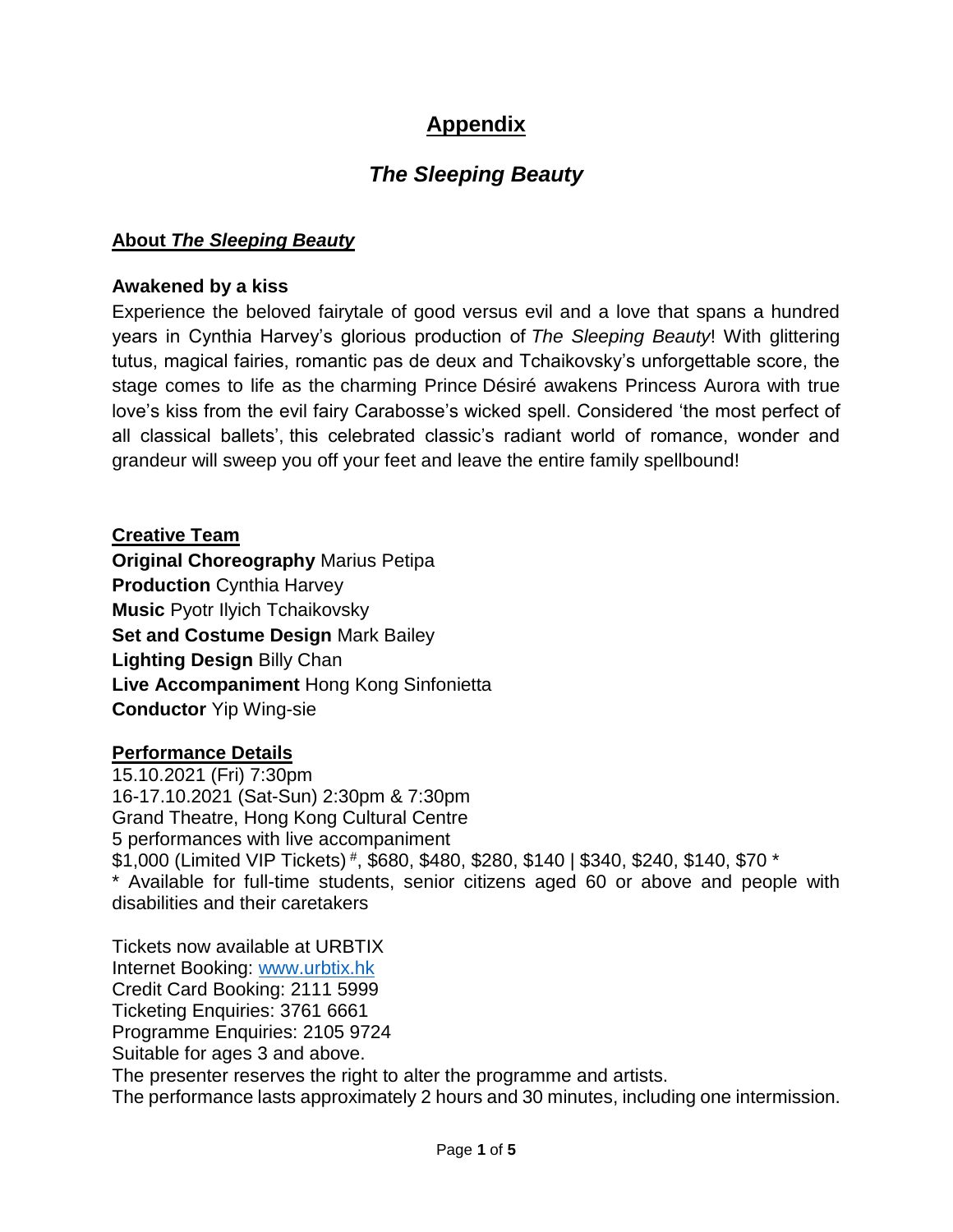### **Discounts**

| 50% off        | Full-time students, senior citizens aged 60 or above, people with<br>disabilities and the minder (Limited tickets for students and senior<br>citizens available on a first-come, first-served basis. This discount<br>cannot be used in conjunction with other discounts.)                                                                                                                                                                                                                                                                       |
|----------------|--------------------------------------------------------------------------------------------------------------------------------------------------------------------------------------------------------------------------------------------------------------------------------------------------------------------------------------------------------------------------------------------------------------------------------------------------------------------------------------------------------------------------------------------------|
| $15%$ off      | Friends of Hong Kong Ballet members                                                                                                                                                                                                                                                                                                                                                                                                                                                                                                              |
| 10% off        | CCDC Dance Inspirations/Student Dance Inspirations Card holders,<br>Chung Ying Theatre Company's Energy Fun Club plus members,<br>Friends of HKCO members, Friends of HKDC Prestige members, HK<br>Phil's Club Bravo/Young Audience Scheme members, HKRep Pals<br>members, Zuni Friends members, Fringe Club Members, Hong Kong<br>Arts Administrators Association members, The Hong Kong Association<br>of Theatre Technicians & Scenographers members, HKBU Foundation<br>members, Hong Kong Dance Alliance members and MOVIE MOVIE<br>members |
| Group          | 10% off for every purchase of 10-19 tickets at standard price;                                                                                                                                                                                                                                                                                                                                                                                                                                                                                   |
| <b>Booking</b> | 15% off for 20-40 tickets at standard price                                                                                                                                                                                                                                                                                                                                                                                                                                                                                                      |

Patrons can enjoy only one of the above discounts for each purchase.

# Discounts are not applicable to \$1,000 VIP tickets.

#### **For \$1,000 VIP Ticket-holders\***

Present your ticket stub to Hong Kong Ballet's reception counter (Level 2 Foyer, Hong Kong Cultural Centre) to receive a drink voucher. Each ticket stub is valid for one voucher only.

#### **Joint Promotion**

#### **Enjoy Exclusive Gastronomic Delights at Rosewood Hong Kong**

Ticket holders can enjoy special sets and/or menus at Bayfare Social, Holt's Café, Tea Conservatory and The Butterfly Room at Rosewood Hong Kong upon presentation of their Hong Kong Ballet tickets.

Details: [www.rosewoodhotels.com/en/hong-kong/dining](http://www.rosewoodhotels.com/en/hong-kong/dining)

Enquiries: 3891 8732 | [hongkong.restaurants@rosewoodhotels.com](mailto:hongkong.restaurants@rosewoodhotels.com) Reservations must be made in advance Terms and conditions apply

#### **Enjoy a Complimentary Glass of Perrier-Jouët Champagne**

\$1,000 (VIP) ticket holders of *The Sleeping Beauty* can enjoy a complimentary glass of Perrier-Jouët Champagne at a bespoke location by Pernod Ricard gifted by Hong Kong Ballet's Champagne Partner Perrier-Jouët Champagne.

Participant must be aged 18 or above Original ticket stub must be presented for entrance One ticket stub admits one person for one entry only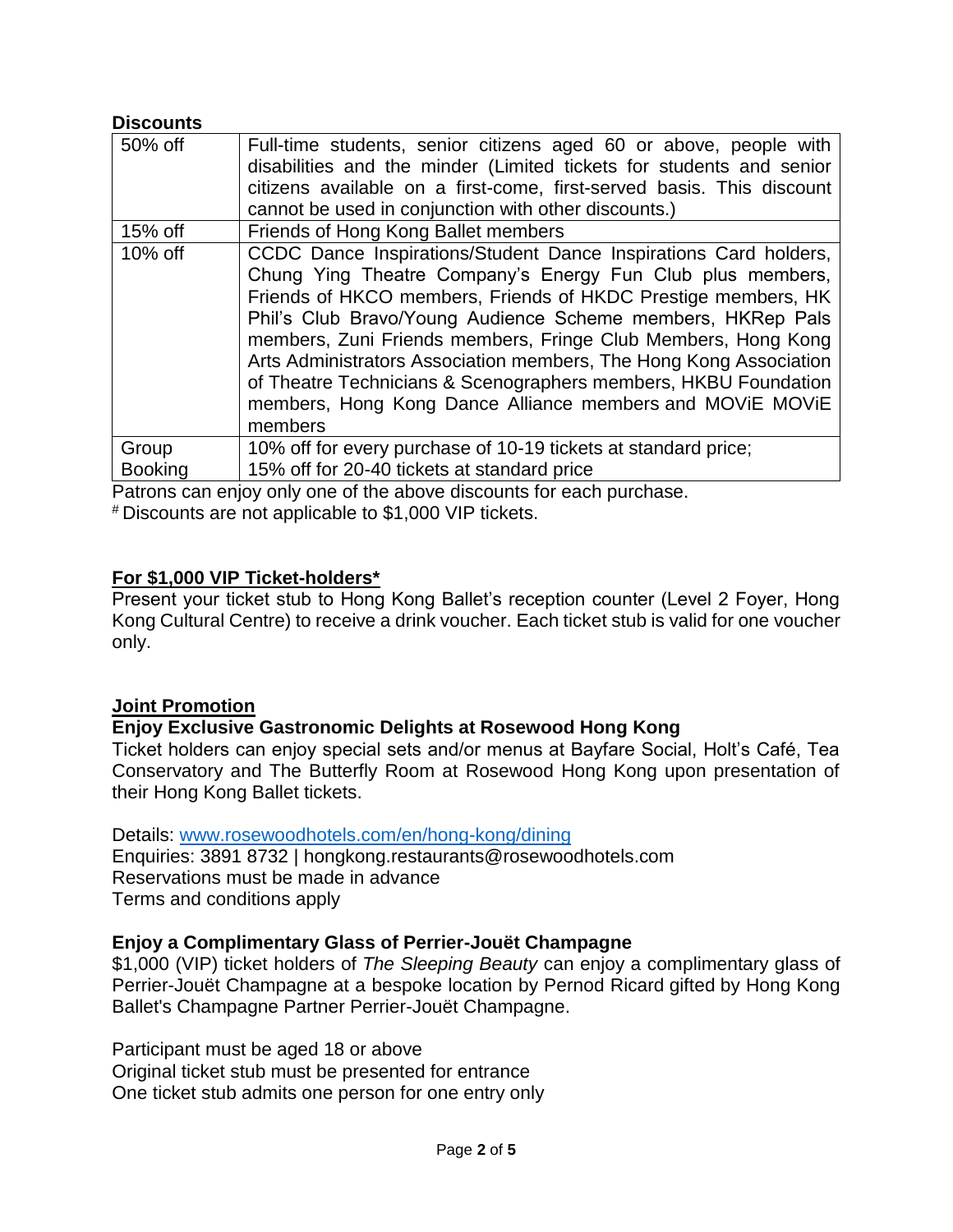Limited quota; first-come, first-served Date, time and location to be advised upon registration Terms and conditions apply In case of any dispute, Perrier-Jouët Champagne reserves the right to make the final decision

Registration: [Ophelia.Hui@pernod-ricard.com](mailto:Ophelia.Hui@pernod-ricard.com) / [Simon.Yeung@pernod-ricard.com](mailto:Simon.Yeung@pernod-ricard.com) (Please include name, phone number and a copy of *The Sleeping Beauty* ticket stub) Enquiries: 2398 3636 (Ms Hui) / 2378 7950 (Mr Yeung)

## **HKB UPCLOSE**

### *The Sleeping Beauty***—Ballet 360**°

Go deeper into *The Sleeping Beauty,* the beloved fairytale of good versus evil and a love that spans a hundred years! With glittering tutus, magical fairies, romantic pas de deux and Tchaikovsky's unforgettable score, this celebrated classic sees Prince Désiré awakening Princess Aurora from a wicked spell with true love's kiss. Experience exclusive *The Sleeping Beauty* excerpts with HKB dancers, and have an unforgettable evening with Ballet 360!

5.10.2021 Tue 7:30pm - 8:30pm GR2, 8/F, Grand Theatre Backstage, Hong Kong Cultural Centre Free Admission Conducted in English Suitable for ages 6 and above

Limited capacity, advance registration required Registration Details: [hkballet.com/ballet360sb](http://www.hkballet.com/pre-talksb)

#### *The Sleeping Beauty***—Pre-performance Talks**

Learn more about Cynthia Harvey's breathtaking *The Sleeping Beauty* firsthand from the dedicated artistic team. These intimate talks feature HKB artists and staff in lively conversation as they share their unique perspectives on the production's concept, choreography and creative process. Start your theatre experience with meaningful behind-the-scenes insights before the curtain rises to enhance your appreciation of this glorious production with its romance, wonder and grandeur!

16.10.2021 Sat 7:00pm - 7:20pm [Conducted in Cantonese] 17.10.2021 Sun 2:00pm -2:20pm [Conducted in English]

Level 2 Foyer, Hong Kong Cultural Centre Free admission with Sleeping Beauty tickets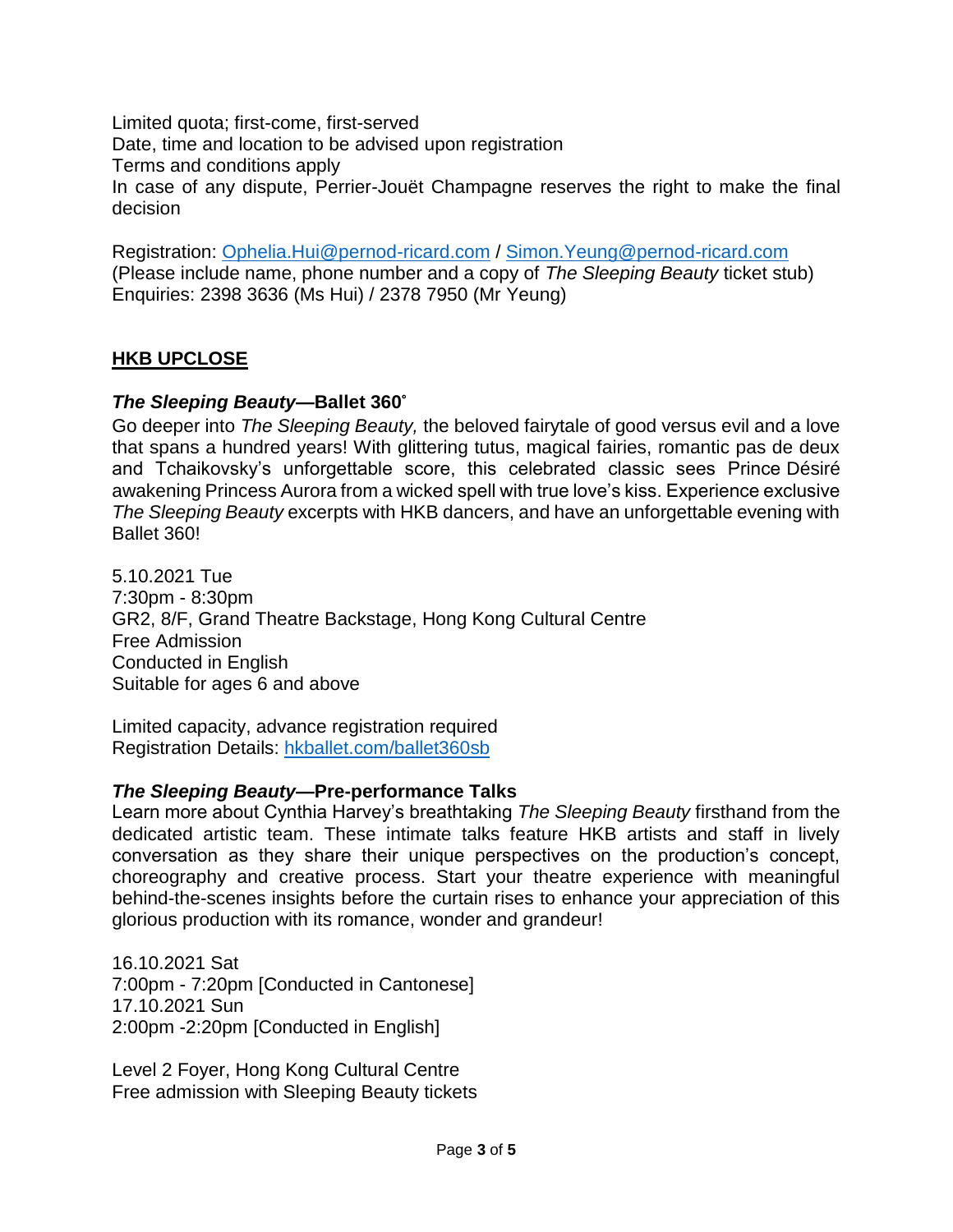Approximately 20 minutes Limited capacity, advance registration required Registration Details: [hkballet.com/pre-talksb](http://www.hkballet.com/pre-talksb)

#### *The Sleeping Beauty***—Pre-performance Workshop**

Designed especially for children ages 4-9, this hands-on introduction to 'the most perfect of all classical ballets' has plenty of wow factor with acting, story-telling and even some *The Sleeping Beauty* choreography! The gorgeous costumes and intricate props from the production will be displayed, so young participants can examine them up close and be inspired. Everyone is welcome; no previous dance experience is necessary.

17.10.2021 Sun 10:00am - 11:00am Ages: 4-9

GR3, 8/F, Grand Theatre Backstage, Hong Kong Cultural Centre Fee: \$120 each\* \*10% discount for Friends of Hong Kong Ballet Conducted in Cantonese and English Advance registration required For Sleeping Beauty ticket holders, Friends of Hong Kong Ballet and Ballet Family Club members only Registration Detail: [hkballet.com/pre-workshopsb](http://www.hkballet.com/pre-workshopsb)

#### **Download High Resolution Images**

[Download all images [here,](https://www.hkballet.com/download/pressRelease/photos/sleeping21/sleeping21photos.zip) or click on individual thumbnails to download]







Photo 1: *The Sleeping Beauty* promotional image | Dancer: Ye Feifei | Creative: Design Army | Photography: Ken Ngan | Courtesy of Hong Kong Ballet

Photo 2: *The Sleeping Beauty* promotional image | Dancers (from left): Ye Feifei, Wei Wei | Creative: Design Army | Photography: Ken Ngan | Courtesy of Hong Kong Ballet

Photo 3: *The Sleeping Beauty* promotional image | Dancers (from left): Jessica Burrows, Reina Sawai, Kim Eunsil | Creative: Design Army | Photography: Ken Ngan | Courtesy of Hong Kong Ballet